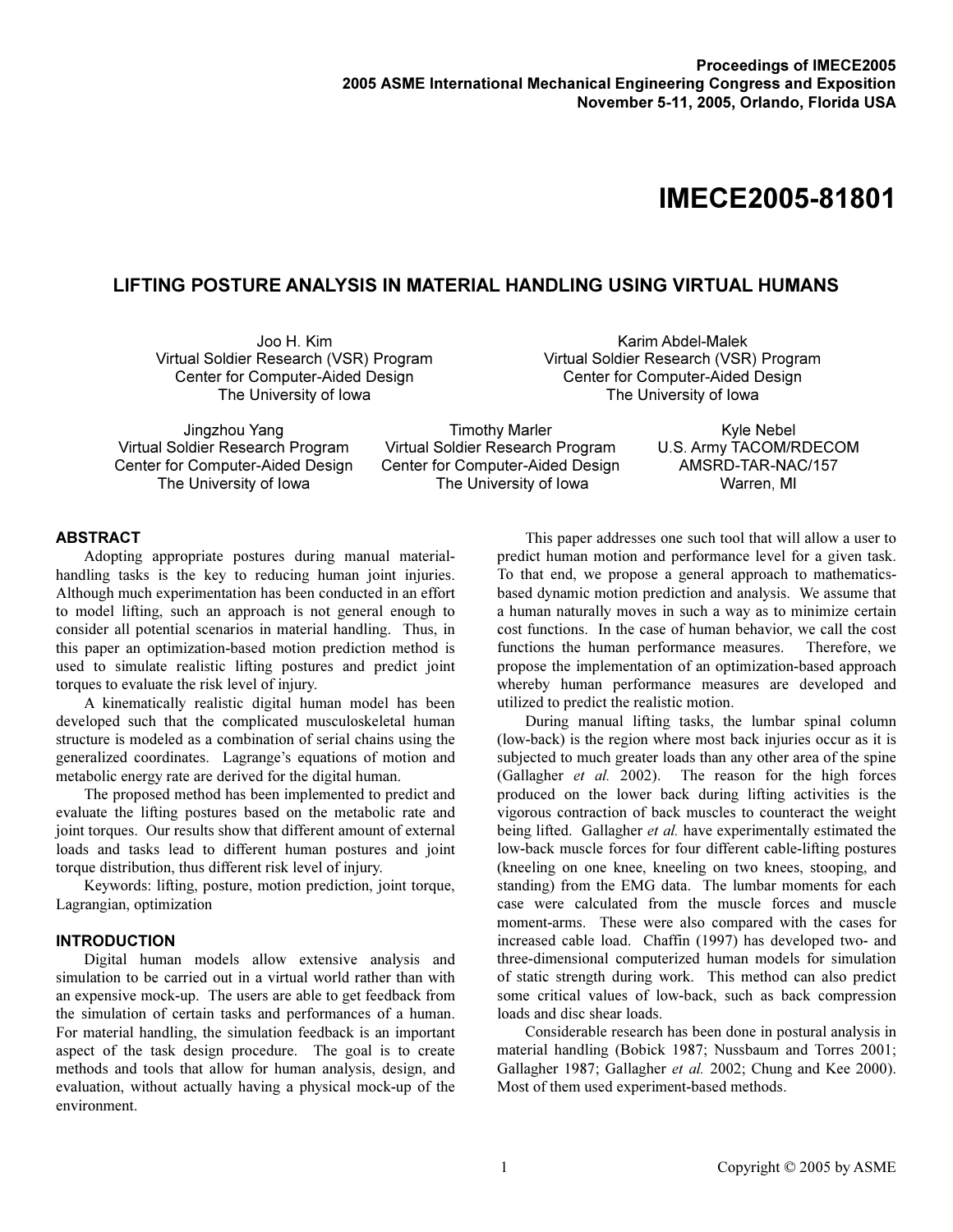On the other hand, there are several studies on human posture and motion simulation based on optimization. One of the most widely used cost functions in human simulation studies is the energy expenditure. Hase and Yamazaki (1997) have simulated walking and rowing motions using rigorous muscle energy expenditure formulas and human model. They have used the Newton-Euler method to calculate the joint torques. However, calculating the muscle energy expenditure directly from the element muscle fiber model requires tremendous computational efforts. Umberger et al. (2003) formulated rather simplified yet exact muscle energy expenditure, based on Hill-type muscle model and coefficients. Some simple examples, such as isolated muscle actions, single joint motion, and locomotion, were simulated and the computed energy values were compared with experimental results. Another approach for obtaining energy cost has been used by Alexander (1997). Alexander's energy formula is very simple and experiment-based. That energy cost was minimized to solve for realistic human arm trajectories.

The energy expenditure can also be related to fatigue prediction. Fatigue is a complex phenomenon, and it may be determined by several factors, including psychological health of the subjects. Although much is known about fatigue, its exact cause remains to be determined. At the biomechanical level, many literatures explain fatigue as loss of energy (Nicolson 2003). In the human gait motion, Anderson and Pandy (2001) suggested that minimizing muscle fatigue at each instant is roughly the same as minimizing metabolic energy expended per unit distance traveled over the duration of the gait cycle. In fact, it is well known that energy expenditure and muscle fatigue have positive correlation (Sahlin et al. 1998, Khang and Zajac 1989). Therefore, minimum metabolic energy expenditure indicates less muscle fatigue.

In this paper, we first present a modeling method for representing human upper body that can also be used for modeling any kinematic chain. Muscle models are also considered for dynamics formulation. We then derive general equations of motion and human energy expenditure formula in joint space. Using these equations, an optimization formulation is developed that allows for a computer program to simulate the natural human motions, joint torques and energy level. Then, some examples of motion/posture prediction for manual lifting tasks followed by joint torque evaluations are illustrated. By predicting the joint torques at the back and shoulder, the risk level of injury can be evaluated. Conclusions and future work are addressed.

#### KINEMATIC HUMAN MODELING AND GENERALIZED **COORDINATES**

To describe the human postures and motions, we use a kinematic pair as used in the study of robotics. A digital human model called Santos<sup>TM</sup>, developed by The University of Iowa, has more than 100 degree-of-freedom (DOF), where all the joints are modeled as revolute joints. The shoulder joint, for example, has three degrees of freedom and is usually modeled as a spherical joint in the literatures. In our model, we combine three revolute joints at one location to represent the three degrees-of-freedom spherical shoulder joint. For upper body motion prediction, we use a 21 DOF Santos<sup>TM</sup> model from the waist to the right hand as shown in Figure 1. Here, joint 1 corresponds to lateral bending of low-back, joint 2 corresponds to flexion/extension of low-back, and so on.



Figure 1. 21 Degrees-of-freedom Santos<sup>TM</sup> model

The position vector of a point of interest on the endeffector of a human articulated model can be written in terms of joint coordinates as

$$
\mathbf{x} = \mathbf{x}(\mathbf{q}) \tag{1}
$$

where  $\mathbf{q} = [q_1 \dots q_n]^T \in \mathbf{R}^n$  is the vector of *n*-generalized joint coordinates defining the motion of a link with respect to another. The global position vector  $x(q)$  can be obtained from the multiplication of the 4x4 homogeneous transformation matrices  $i^{-1}$ **T**<sub>i</sub>, defined by the Denavit-Hartenberg (D-H) representation method (Denavit and Hartenberg, 1955).

$$
{}^{i-1}\mathbf{T}_i(q_i) = \begin{bmatrix} \cos q_i & -\cos \alpha_i \sin q_i & \sin \alpha_i \sin q_i & a_i \cos q_i \\ \sin q_i & \cos \alpha_i \cos q_i & -\sin \alpha_i \cos q_i & a_i \sin q_i \\ 0 & \sin \alpha_i & \cos \alpha_i & d_i \\ 0 & 0 & 0 & 1 \end{bmatrix} \tag{2}
$$

where  $q_i$  is the joint angle from  $\mathbf{x}_{i-1}$  axis to the  $\mathbf{x}_i$  axis for a revolute joint,  $d_i$  is the shortest distance between  $\mathbf{x}_{i-1}$  and  $\mathbf{x}_i$ axes,  $a_i$  is the offset distance between  $\mathbf{z}_i$  and  $\mathbf{z}_{i-1}$  axes, and  $\alpha_i$  is the offset angle from  $\mathbf{z}_{i-1}$  and  $\mathbf{z}_i$  axes. Then the 4x4 transformation matrix  ${}^{0}T_{i}$  used to represent  $i^{\text{th}}$  joint coordinate system with respect to the global base coordinate system  $(0<sup>th</sup>)$  is  ${}^{0}$  T<sub>i</sub>(q) =  ${}^{0}$  T<sub>1</sub>(q<sub>1</sub>)<sup>1</sup> T<sub>2</sub>(q<sub>2</sub>)...<sup>*i*-1</sup>

$$
{}^{0}T_{i}(\mathbf{q}) = {}^{0}T_{1}(q_{1}) {}^{1}T_{2}(q_{2}) ... {}^{i-1}T_{i}(q_{i})
$$
\n(3)

We use the augmented  $4x1$  vector  ${}^{0}$ **r**<sub>i</sub> and  ${}^{i}$ **r**<sub>i</sub> to express the Cartesian coordinate of the point fixed in the  $i<sup>th</sup>$  local frame in terms of global and local coordinate system, respectively:

$$
{}^{0}\mathbf{r}_{i} = \begin{bmatrix} \mathbf{x}(\mathbf{q}) \\ 1 \end{bmatrix}, \, {}^{i}\mathbf{r}_{i} = \begin{bmatrix} {}^{i}\mathbf{x} \\ 1 \end{bmatrix} \tag{4}
$$

where 'x is the fixed point at the link i and expressed with respect to the  $i<sup>th</sup>$  coordinate system. Using these relationships,  $\sum_{i=1}^{0}$  r<sub>i</sub> can be written as

$$
{}^{0}\mathbf{r}_{i} = {}^{0}\mathbf{T}_{i}(q_{1},...,q_{i})^{i}\mathbf{r}_{i}
$$
 (5)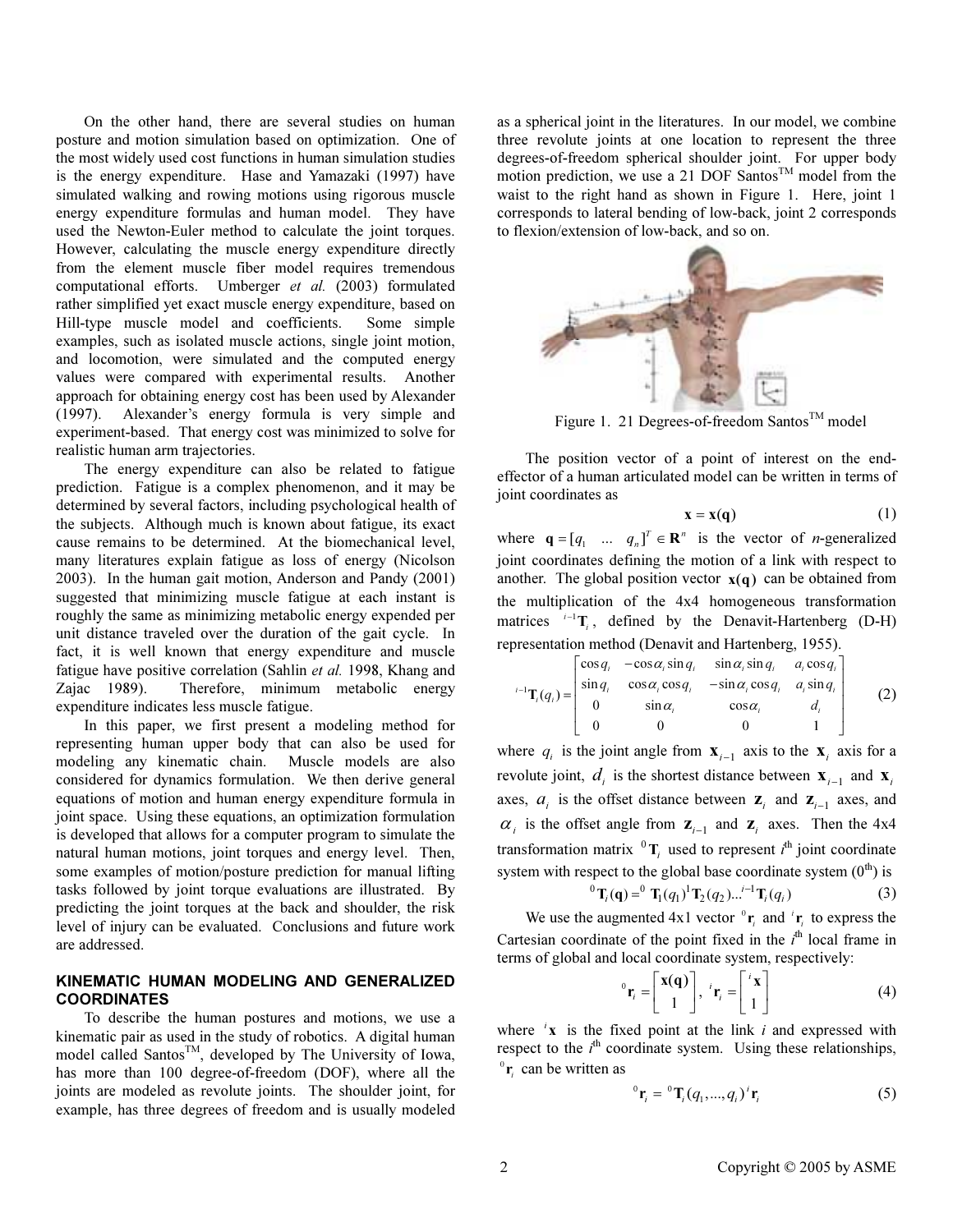## MUSCLE MODEL AND JOINT STIFFNESS

A muscle is perceived as an actuator input into the musculoskeletal system where each joint is powered by one or more such actuators. In other words, muscle-generated forces empower and control all human movements and postures. The muscle-tendon systems have certain elastic properties that generate restoring forces at the joint. These restoring forces need to be included in the force equilibrium of muscle-link system.

Several muscle models were proposed in the literature, perhaps most notably the Hill's model (Hill, 1938) and the Zajac Muscle model (Zajac, 1989), which is a modified Hill's model. Most of the proposed muscle models have two main components: contractile components and series/parallel elastic components (Figure 2).



Figure 2. A typical Muscle Model

The muscle contractile elements generate tension force by contracting, and act as actuators. The elastic elements of muscles generate restoring forces in the corresponding independent degree-of-freedom for each joint motion (where each joint may have many muscle degrees of freedom). These effects are often complex in nature due to the variable and nonlinear muscle configurations during movement. Considering only the effective elastic behavior at the joint, we can regard the whole muscle elasticity mapped to the joint space as a nonlinear rotational spring attached to, and "felt" by each joint. Indeed, there exists a resultant rotational joint stiffness at each joint, which has the same effect as actual muscle elasticity. Therefore, any change of the joint angle from neutral position will result in a restoring torque  $\tau_i^{\text{Restoring}}$ , which can be linearly approximated as:

$$
\tau_i^{\text{Restoring}} \approx -k_i \left( q_i - q_i^N \right) , i = 1,...,n \tag{6}
$$

where  $k_i$  is appropriate equivalent rotational joint stiffness for each generalized joint spring, and  $q_i^N$  is the neutral joint variable corresponding to  $i^{\text{th}}$  joint angle  $q_i$ . The neutral joint variable is the natural unstretched joint configuration where the moment about a joint due to all the corresponding muscle forces are balanced without any external load or joint actuator torque. The coefficient  $k_i$  for each  $q_i$  is obtained from the simulation experiments based on the muscle physiological cross sectional area (PCSA). In vector-matrix form, this equation is rewritten as below.

$$
\boldsymbol{\tau}^{\text{Resoring}} = -\mathbf{K}\left(\mathbf{q} - \mathbf{q}^N\right) \tag{7}
$$

where  $\mathbf{q}^N$  is the vector of neutral joint angle, and **K** is a diagonal matrix of joint stiffness.

#### LAGRANGE'S EQUATIONS OF MOTION

A general Lagrange's equation in vector-matrix form is

$$
\frac{d}{dt}\frac{\partial(W+T)}{\partial \dot{\mathbf{q}}}-\frac{\partial(W+T)}{\partial \mathbf{q}}=\mathbf{0}
$$
 (8)

where  $q$  is the generalized coordinate vector,  $T$  is the total kinetic energy of the system,  $W$  is the virtual work done by (non-inertial) forces and torques. The virtual work is the sum of the virtual works done by conservative forces and nonconservative forces, i.e.,  $W = W_c + W_{nc}$ . The conservative work can be expressed as the negative of the potential energy of the force system, i.e.,  $\delta W_c = -\delta V$ . Thus we can write

$$
\delta(W+T) = \delta T - \delta V + \delta W_{nc} = \delta L + \delta W_{nc}
$$
 (9)

where  $V$  is the total potential energy of the system,  $W_{nc}$  is the virtual work done by non-conservative forces and torques, and  $L = T - V$  is called the Lagrangian function. Then equation (8) can be written as follows.

$$
\frac{d}{dt}\frac{\partial L}{\partial \dot{\mathbf{q}}} - \frac{\partial L}{\partial \mathbf{q}} - \frac{d}{dt}\frac{\partial W_{nc}}{\partial \dot{\mathbf{q}}} - \frac{\partial W_{nc}}{\partial \mathbf{q}} = \mathbf{0}
$$
(10)

We will derive more explicit form of the equation for a general serial manipulator and force system shown in Figure 3.

The velocity of a point fixed in the  $i<sup>th</sup>$  local frame with differential mass  $dm$  in link  $i$  can be expressed in terms of global coordinate system as follows.

$$
\mathbf{v}_{i} = \frac{d}{dt}({}^{0}\mathbf{r}_{i}) = \frac{d}{dt}({}^{0}\mathbf{T}_{i}{}^{i}\mathbf{r}_{i}) = \left(\sum_{j=1}^{i} \frac{\partial^{0}\mathbf{T}_{i}(\mathbf{q})}{\partial q_{j}}\dot{q}_{j}\right)^{i}\mathbf{r}_{i} \quad (11)
$$

Then the total kinetic energy  $K$  of the human link system is

$$
K = \sum_{i=1}^{n} K_i = \frac{1}{2} \sum_{i=1}^{n} \int_{m} Tr(\mathbf{v}_i \mathbf{v}_i^T) dm
$$
 (12)



Figure 3. Joint-link system with external loads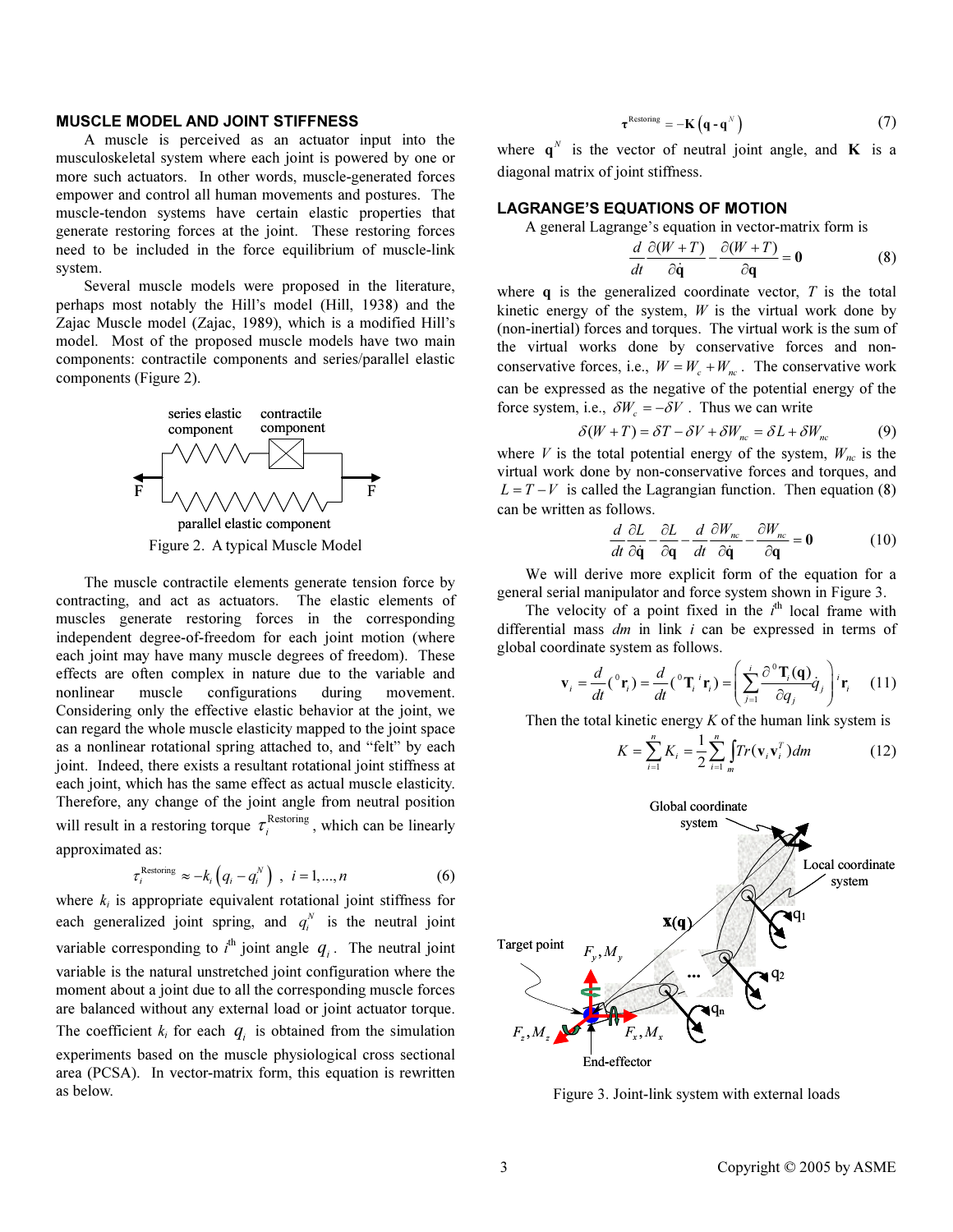The total potential energy  $P$  due to gravity is the sum of each link's potential energy.

$$
P = \sum_{i=1}^{n} P_i = \sum_{i=1}^{n} -m_i \mathbf{g}^T \left( {}^{0} \mathbf{T}_i \right) \mathbf{r}_i)
$$
 (13)

where  $\overline{r_i}$  is the center of mass vector of link *i* with respect to the  $i^{\text{th}}$  local coordinate frame and **g** is the augmented (4x1) gravity vector.

Next, we assume that the applied non-conservative forces are actuating torques at the joints and external loads at the endeffector. Then the variation of virtual work done by nonconservative forces is

$$
\delta W_{nc} = \delta \mathbf{q} \cdot \mathbf{\tau} + \delta \mathbf{x} \cdot \mathbf{F} + \delta \mathbf{\theta} \cdot \mathbf{M} = \delta \mathbf{q}^T \mathbf{\tau} + \begin{bmatrix} \delta \mathbf{x} \\ \delta \mathbf{\theta} \end{bmatrix}^T \begin{bmatrix} \mathbf{F} \\ \mathbf{M} \end{bmatrix}
$$
 (14)

where  $\boldsymbol{\tau} = [\tau_1, \tau_2, ..., \tau_n]^T$  is the joint torque vector (actuated by muscles), x is the  $(3 \times 1)$  Cartesian coordinate of the point of application of external force F (a  $3 \times 1$  vector), and  $\theta$  is the  $(3 \times 1)$  orientation vector of the link with respect to the global frame, where the external moment M (a  $3 \times 1$  vector) is applied. Assuming that the velocity-dependent forces doesn't exists i.e.,  $d(\partial W_{nc}/\partial \dot{q})/dt = 0$ , the last term of equation (10) can be expanded as

$$
-\frac{\partial W_{nc}}{\partial \mathbf{q}} = -\boldsymbol{\tau} - \frac{\partial}{\partial \mathbf{q}} \begin{bmatrix} \mathbf{x} \\ \mathbf{0} \end{bmatrix}^T \begin{bmatrix} \mathbf{F} \\ \mathbf{M} \end{bmatrix} = -\boldsymbol{\tau} - \mathbf{J}^T \begin{bmatrix} \mathbf{F} \\ \mathbf{M} \end{bmatrix}
$$
 (15)

where J is the Jacobian matrix (Sciavicco and Siciliano 1996). The above derivation can easily extended to the case where multiple external loads are applied to any location of any link, not necessarily to the end-effector. Likewise, the restoring torque  $\tau^{\text{Restoring}}$  introduced earlier can also be included in the above equation in the similar manner.

Based on the procedures given in Fu et al. (1987) with some modifications, equation (10) can be expanded using the kinetic energy (12), the potential energy (13), and the extended form of non-conservative work (15). Thus the final vectormatrix form of the equations of motion for human joint-link system with several external loads is shown below as coupled, nonlinear, second-order ordinary differential equations.

$$
\tau = \mathbf{M}(\mathbf{q})\ddot{\mathbf{q}} + \mathbf{V}(\mathbf{q}, \dot{\mathbf{q}}) + \sum_{i} \mathbf{J}_{i}^{T} m_{i} \mathbf{g} + \sum_{k} \mathbf{J}_{k}^{T} \begin{bmatrix} -\mathbf{F}_{k} \\ -\mathbf{M}_{k} \end{bmatrix} + \mathbf{K} (\mathbf{q} - \mathbf{q}^{N})
$$
 (16)  
where  $\mathbf{M}(\mathbf{q})$  is the mass-inertia symmetric matrix,  $\mathbf{V}(\mathbf{q}, \dot{\mathbf{q}})$  is

the Coriolis and Centrifugal vector,  $\sum J_i^T m_i \mathbf{g}$  is the joint torque vector due to gravity force,  $J_i$  is the Jacobian matrix of the position vector for the center of mass of the  $i^{\text{th}}$  link, and  $J_k$  is the Jacobian matrix (for any point in any local coordinate) of the point at  ${}^{k}r_{k}$  (4×1) location vector with respect to  $k^{\text{th}}$  local coordinate frame:

$$
\mathbf{J}_{k}(\mathbf{q}) = \begin{bmatrix} \frac{\partial^{0} \mathbf{T}_{k}(\mathbf{q})}{\partial q_{1}}^{k} \mathbf{r}_{k} & \dots & \frac{\partial^{0} \mathbf{T}_{k}(\mathbf{q})}{\partial q_{i}}^{k} \mathbf{r}_{k} & \dots & \frac{\partial^{0} \mathbf{T}_{k}(\mathbf{q})}{\partial q_{k}}^{k} \mathbf{r}_{k} \\ \mathbf{Z}_{0}(\mathbf{q}) & \dots & \mathbf{Z}_{i-1}(\mathbf{q}) & \dots & \mathbf{Z}_{k-1}(\mathbf{q}) \end{bmatrix}_{6 \times k}
$$
(17)

where  $\mathbf{Z}_{i-1}$ ,  $i = 1, ..., k$  is the local z-axis vector of joint i expressed in terms of the global coordinate system. Here, we only take the first three elements of the  $(4 \times 1)$  vectors  $\left(\partial^{0} \mathbf{T}_{k}(\mathbf{q})\right) \partial q_{i}\right)^{k} \mathbf{r}_{k}.$ 

To apply the above equations of motion to the human jointlink system, some physical characteristics of anatomical segments are needed to determine the coefficients in the equations of motion. These physical properties are: mass of each link, center of mass for each link, moments of inertia for each link, and joint stiffness.

Our digital human, Santos<sup>TM</sup>, is modeled based on a typical male soldier anthropometry data. For simplicity, all the links of Santos<sup>TM</sup> are modeled as thin rods, so that the moments of inertia are calculated easily using the link lengths and radii of gyration. The mass and center of mass data are obtained from Chaffin et al. (1999) and Mi (2004), and then modified to fit into our Santos<sup>TM</sup> model. The joint stiffness is estimated from the stiffness of all the muscles involved in each degree-offreedom joint movement.

#### HUMAN ENERGY EXPENDITURE RATE

Skeletal muscles may be thought of as the biochemical machines with chemical energy stored in ATP going into the muscles converted to mechanical work and heat energy (Sherwood 1997, Umberger, et al. 2002). In other words, the total metabolic energy expenditure will be transformed mainly into the sum of work done by the joint torques, heat energy dissipation, and basal metabolic energy. In the case of static loading, where the mechanical work done by muscle is zero, the muscle energy is all dissipated as heat.

The mechanical power is defined as the product of joint torque and joint velocity. The total mechanical power of the system  $\dot{W}$  is the sum of the mechanical power for all the joints.

$$
\dot{W} = \sum_{i=1}^{n} |\dot{W}_i| = \sum_{i=1}^{n} |\tau_i \dot{q}_i|
$$
 (18)

Note that, since the torque  $\tau_i$  and the joint velocity  $\dot{q}_i$  are

functions of time, the total mechanical power  $\dot{W}$  is also a function of time. In other words, the values of mechanical power can be evaluated at each time instant. The absolute values in equation (18) mean that the mechanical energy consumed by the muscle cannot be reduced by simultaneous production of negative power by another muscle at the same time, or by the same muscle during different periods of time.

Based on several heat energy formula for longitudinal muscle model (Hase and Yamazaki 1997, Khang and Zajac 1989), the muscle heat expenditure is divided into two components: (i) Muscle maintenance heat and (ii) muscle shortening heat. The muscle maintenance heat is the energy consumed in proportion to the muscular tension. The muscle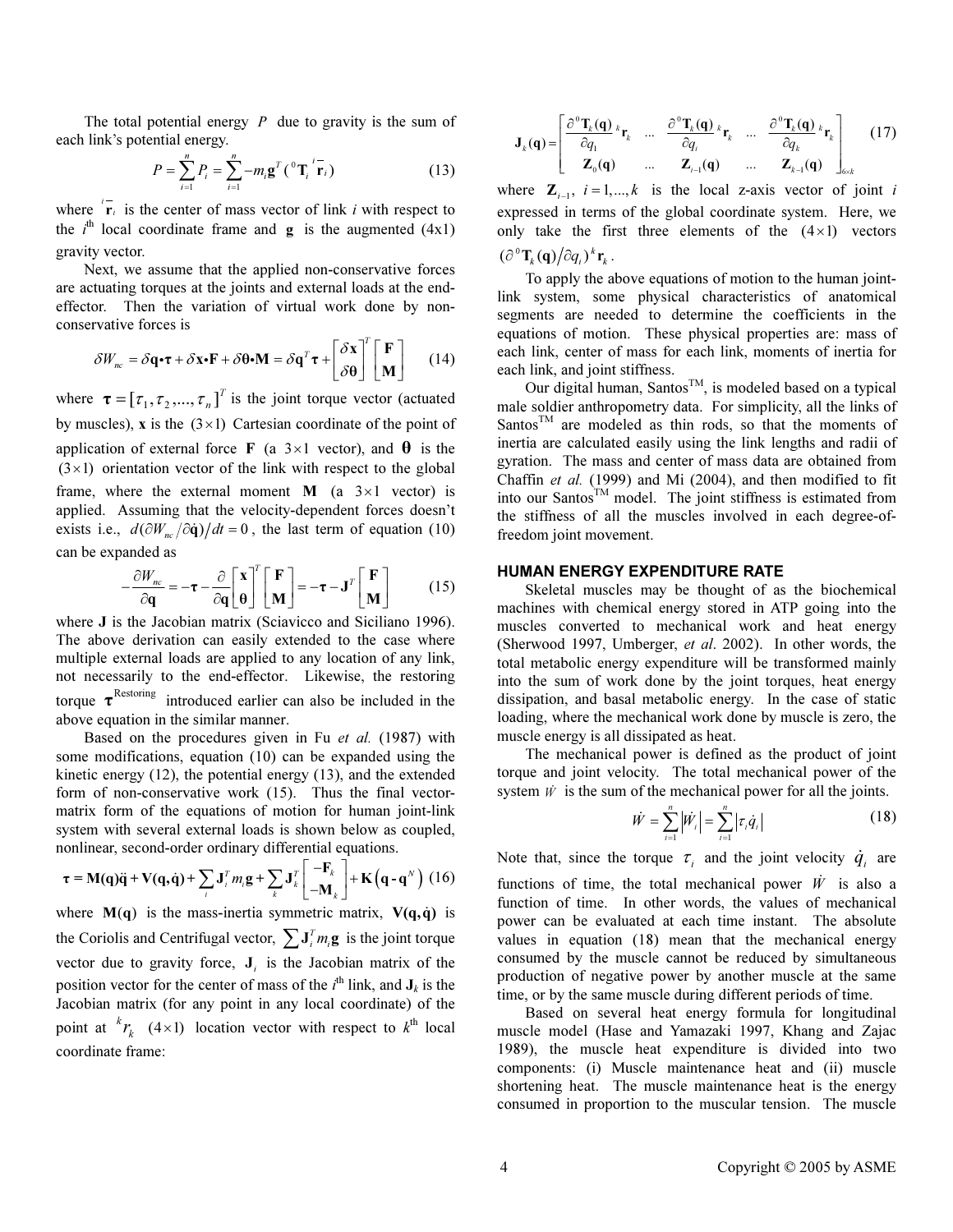shortening heat is the energy consumed in proportion to muscle shortening rate. It is necessary to convert these relations in muscle space into the generalized coordinate system, i.e., the joint space, by using the heat energy equation given in Hase and Yamazaki (1997).

For a given muscle, the muscle maintenance heat rate is calculated as the product of a constant and muscle activation. From the studies on muscle activation (Anderson and Pandy 2001), we observe that the generalized maintenance heat rate is approximately proportional to the joint torque and inversely proportional to the maximum torque limit. So, in terms of joint space, the generalized maintenance heat rate  $\dot{Q}_m$  is

$$
\dot{Q}_m \approx \sum_{i=1}^n h'_m \left| \tau_i \right| \tag{19}
$$

where  $h_m^i$   $(i = 1,..., n)$  is the generalized coefficient of the maintenance heat at joint  $i$ . These coefficients are assigned to each joint, and are obtained from the maximum voluntary torque data.

The amount of muscle shortening heat is usually small compared to that of the maintenance heat (Bhargava, et al. 2004, Anderson and Pandy 2001). For this reason and for further simplicity, we neglect the contribution of muscle shortening heat. Furthermore, this term resembles the form of muscle mechanical power. So, by adjusting the coefficients  $h_m^i$  (*i* = 1,...,*n*) of the generalized maintenance heat  $\dot{Q}_m$ , we can obtain good approximation of total muscle energy rate.

The basal metabolic rate, BMR is defined as the rate at which heat is produced by an individual in a resting state. BMR indicates the minimum amount of energy needed to carry out metabolism or visceral activity at rest. We use the formula used by Hase and Yamazaki (1997) for estimation of BMR. The BMR of the whole body is estimated as follows.

 $\dot{B} = 0.685W + 29.8$  (Joule/second or Watt) (20) where  $W$  (Kg) is the body mass.

Finally, the human metabolic energy expenditure rate is the sum of mechanical power, heat rate, and BMR.

$$
\dot{E}_{\text{Methodic}} \approx \sum_{i=1}^{n} \left| \tau_i(t) \dot{q}_i(t) \right| + \sum_{i=1}^{n} h_m^i \left| \tau_i(t) \right| + \dot{B} \tag{21}
$$

#### OPTIMIZATION AND MOTION/POSTURE PREDICTION

We use an optimization-based technique for motion prediction. This is based on our assumption that human moves in such a way to minimize certain human performance measures, subject to some physical and physiological constraints. Several human performance measures have been investigated and shown to produce various natural motions and postures (Yang et al. 2004, Kim et al. 2004). In this paper, the metabolic energy expenditure, as described in the previous section, is used as a human performance measure for general motion prediction.

For motion prediction, we use the B-Spline method, which is widely used for manipulator motion studies. Therefore, the

joint angles, joint velocities, and joint accelerations are all linear functions of the control points of the B-Spline curves. The optimization procedure calculates the joint angle profiles of every joint in the form of B-Spline curves for natural upperbody motion. Also, the joint velocity and acceleration profiles are directly obtained in terms of control points from the direct calculation of the B-Spline. The optimization problem for motion prediction can be stated as follows:

Find: Control Points  $(P_{i,j} \mid i = 1,...,m; j = 1,...,n)$ To minimize: Metabolic Energy ( $E_{Methodic}$ ) Subject to: - Joint limits ( $q_i^L \le q_i \le q_i^U$   $i = 1,...,n$ ) - Torque limits ( $\tau_i^L \leq \tau_i \leq \tau_i^U$   $i = 1,...,n$ ) Path constraints  $(|| \mathbf{x}(\mathbf{q}(t)) - \mathbf{p}(t) || \leq \varepsilon)$ Equations of motion  $\boldsymbol{\tau} = \mathbf{M}(\mathbf{q})\ddot{\mathbf{q}} + \mathbf{V}(\mathbf{q},\dot{\mathbf{q}}) + \sum \mathbf{J}_i^{\mathrm{T}}m_i\mathbf{g} + \sum \mathbf{J}_k^{\mathrm{T}}\mathbf{F}_k + \mathbf{K}(\mathbf{q} - \mathbf{q}^N)$ 

When the optimization is performed at each time interval, the resulting joint kinematic profiles are used as inputs for the equations of motion. This will then solve the inverse dynamics problem for the required joint torques. The energy expenditure rate at each time instant is also calculated throughout the motion.

In our study, we use SNOPT software package developed by Gill et al. (2002). The SNOPT package is a general-purpose system for solving optimization problems involving many variables and constraints, based on a sequential quadratic programming (SQP) method.

#### EXAMPLE RESULTS AND ANALYSIS

In this section, some examples of lifting-motion prediction and joint torque evaluation are considered for the 21-DOF  $Santos<sup>TM</sup>$  upper-body model.

#### Example 1. Prediction and analysis of dynamic pulling motions

The task is to predict the motion of pulling a rope with constant tension from a given initial position, to a given final position in 2 seconds. The rope is stretched horizontally toward the right side of a human where a counter-weight is hanging at the other end of the rope around a pulley. Figures 4 and 8 show the resulting predicted motions. For motion 1A (Figure 4), a 0.001 Kg. counter-weight is hanging at the other end of the rope.

The resulting optimum joint kinematic profiles are obtained at each 0.04 seconds and are shown in Figure 5. At each time, the joint torque values and the metabolic energy rate are calculated (Figures 6 and 7). The metabolic energy expended for this motion is 234.89 (Joules).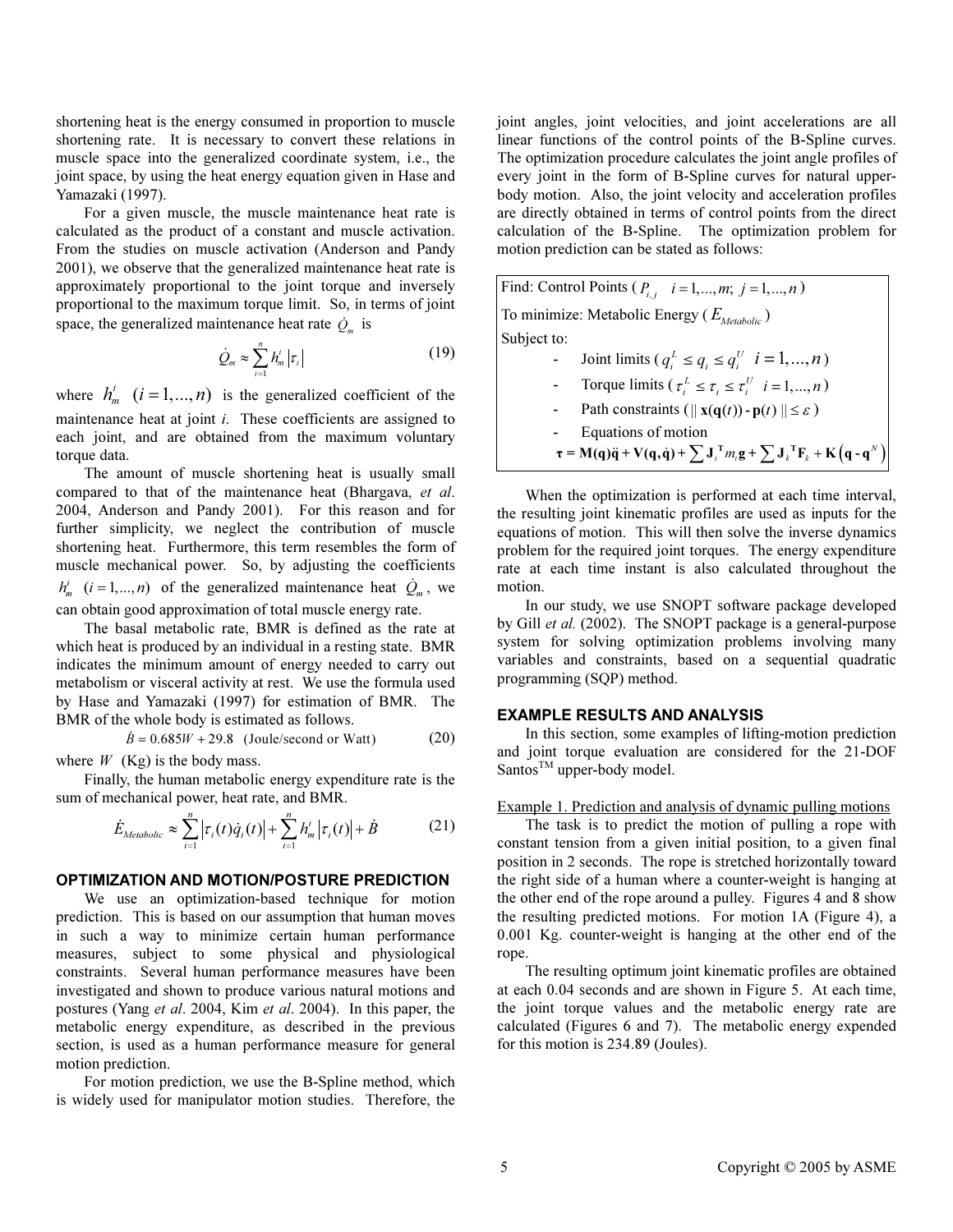

(a)  $t = 0$  second (initial) (b)  $t = 2$  seconds (final) Figure 4. Predicted motion of Example 1A: Pulling a rope with 0.001 Kg. load



Figure 5. Predicted joint profiles for motion Example 1A







Figure 7. Predicted energy rate profile for motion Example 1A

For motion 1B (Figure 8), a 27 Kg counter-weight is hanging at the other end of the rope. This task is same as 1A, except for the amount of counter-weight (0.001 Kg vs. 27 Kg). It is observed that Santos<sup>TM</sup> generated different motions for different amount of external loads required. For larger tension (27 Kg. weight, in this case), Santos<sup>TM</sup> tilted his trunk to use his own body weight. In this way digital human could also straighten his right arm to minimize the joint torques at the wrist and elbow.



(a)  $t = 0$  second (initial) (b)  $t = 2$  seconds (final) Figure 8. Predicted motion of Example 1B: Pulling a rope with 27 Kg. load



Figure 9. Predicted joint torques for Example 1B

In Figure 9, the high negative torque values at joints 1, 4, 7, and 10 for motion 1B indicate the major contributions of these joints to the left lateral bending motion. These large torques are used to move the body while balancing with the large external pulling force.

The metabolic energy consumed during this motion is 614.24 (Joules). As expected, this value is much higher than the energy expenditure of pulling with 0.01 N (234.89 (Joules)).

#### Example 2. Lifting same weight at different locations

In this and the following examples, we consider the initial posture of each motion to predict the risk level of injury at the onset of the task.

Figures 10 and 11 show two different onset postures of manual lifting tasks. In posture 2A, a 9 kg object on hand is located far right from the body and in posture 2B, the same weight is located far front from the body.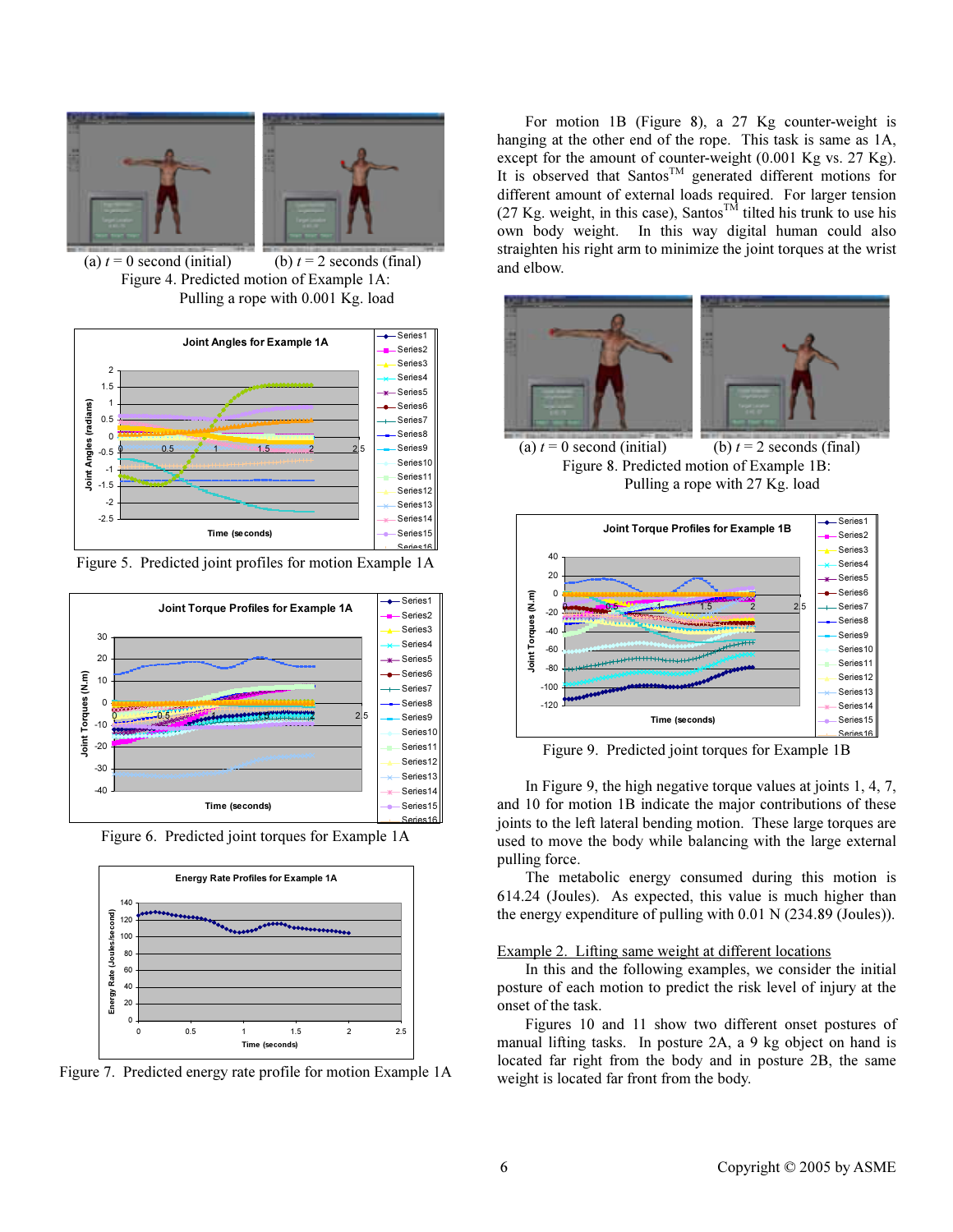With the velocities and accelerations set to zero (static onset posture), the equations of motion (16) are used to obtain the torque at each joint. The joint torques of both postures are plotted in Figure 12.



Figure 10. Posture 2A Figure 11. Posture 2B



Figure 12. Joint torques of lifting postures 2A and 2B

In posture 2A, the spine joints for lateral bending exert large torques for right lateral bending, while in posture 2B, the spine joints for flexion/extension exert large torques for flexion. The large torque values for different motion segments will have different effects on the body and may cause different kind and risk level of injury (especially on the low-back). It can be observed that the two postures have different torque distributions at the shoulder and arm joints.

Using equation (21), the energy expenditure rate is calculated as 275.5 (Joules/sec) for posture 2A and 308.3 (Joules/sec) for posture 2B. These values are within reasonable range of energy expenditure rate during weight lifting exercise (Sherwood 1997).

## Example 3. Lifting same weight with different postures

A manual task of lifting a 10-Kg object with two different postures is studied in this example. The two predicted postures are shown in Figures 13 and 14. In each case, Santos<sup>TM</sup> is holding the object so that the palm faces upward. Posture 3A is the lifting posture where the right arm is stretched forward and the object is far from the body, located at  $(-30, 20, 65)$  (cm) with respect to the global frame at the lumbar region (Figure 1). In posture 3B, the right elbow is bent and the object is brought closer to the body, i.e., (-30, 15, 40) (cm) from the global frame.

The resulting joint torques for both postures are plotted in Figure 15.



(a) Oblique view (b) Side view Figure 13. Posture 3A



(a) Oblique view (b) Side view Figure 14. Posture 3B



Figure 15. Joint torques of lifting postures 3A and 3B

As indicated in Figure 15, holding the object far from the body requires the muscles of the low back to exert an extension torque of 71.7 (N.m) at joint 2 (flexion/extension joint of lowback). However, if the weight is located closer to the body, only 37.7 (N.m) torque is required at joint 2. The similar change can be observed at other joints that exert extension torques, i.e., joints 5, 8, and 11. The reduced joint torque exerted by the back muscles will diminish the load experienced by the spine and therefore will reduce the risk of back injury.

The big difference in torque values can be found also in joints 14 and 16. These are abduction/adduction of the clavicle and shoulder joint, respectively. Just as the low back joint case, this is due to the difference in the lever-arm length. Thus, posture 3A is more likely to generate muscle fatigue than posture 3B. This gives another reason that the load should be kept close to the body during manual lifting.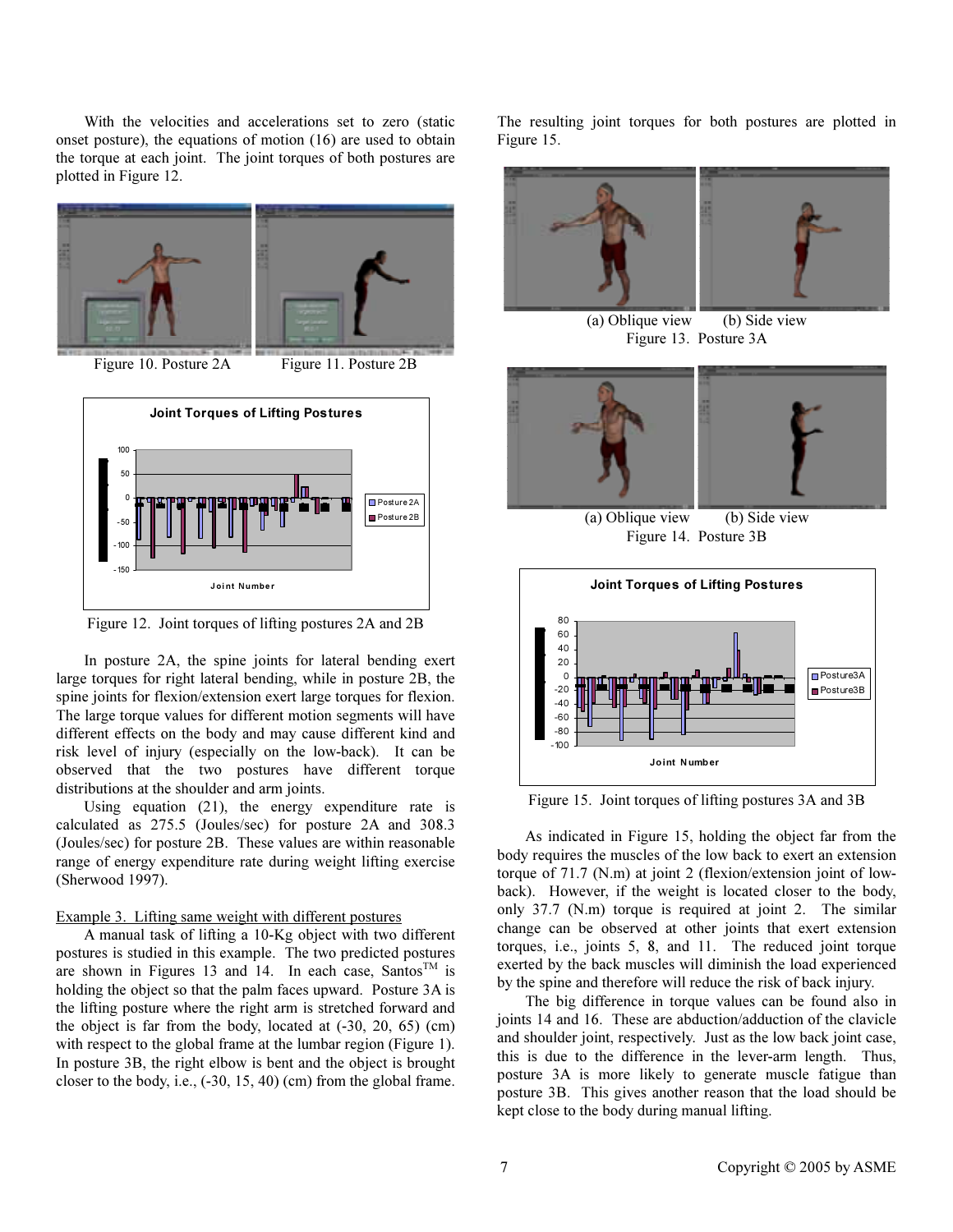Holding an object at a far distance from the body requires a large amount of torques to be exerted by the back and shoulder muscles while the amount of torques can be reduced by holding the object closer to the body. Thus, our result supports the recommendation that workers should keep the load close during manual lifting tasks to prevent injury.

The energy expenditure rate for posture 3A is calculated as 288.3 (Joules/sec), while for posture 3B, it is 230.4 (Joules/sec). It can be seen that the value of energy expenditure rate for any time instant gives us a single criteria that evaluates the level of "effort" of a given posture.

#### CONCLUSIONS AND DISCUSSION

An optimization-based method and examples of motion/posture prediction and analysis for manual lifting were introduced. The results have shown that our model, formulation, and method can be extended to analyze any kind of general material handling. Our method for motion prediction and analysis can be very helpful in determining the risk of injury during manual lifting tasks. The evaluation of joint torques during lifting can help the user to redesign tasks so that the stresses on the low-back and shoulder are decreased. The simulation also showed how Santos<sup>TM</sup> generates different motions and postures in response to different amount of external loads.

A general form of dynamic equations of motion were derived and used to obtain the metabolic energy expenditure formula. It is also used to solve the inverse dynamics problem of the motion prediction. This equations of motion include the general external loads (forces and moments) applied not only to the end-effector (hand), but also to any other parts of the body. This generalization of point of force-application enables us to simulate the cases when a human is hanging a bag on the forearm, wearing a backpack on the shoulder, and so forth. The metabolic energy expenditure was used as a cost function to be minimized. By rearranging the metabolic energy rate formula, it is observed that the energy rate is a summation of weighted joint torques, where the weight function is the sum of the corresponding joint velocity and the heat coefficient. This minimum energy cost criteria implicitly indicates minimum joint torques and thus, the motion based on minimum energy is equivalent to the motion of minimum joint torques.

The joint torque solutions of the inverse dynamics can be used as an input for the prediction of muscle force distribution. For the purpose of motion/posture prediction, the principle of generalized coordinates and generalized torques provided us with a simplified and accurate kinematical model. However, multiple muscles contribute to a single degree-of-freedom joint motion and the actual configuration of muscles varies as the corresponding joint moves. This leads us to the future studies of detailed biomechanical analysis on muscle forces and deformations, and then to muscle fatigue prediction. Finally, to obtain more accurate value for the energy expenditure and joint torques, we will acquire more exact data of physical properties,

such as centers of masses, moments of inertia, and products of inertia.

Although our simulation results are kinematically realistic, the actual human body is more complex and flexible than the Santos<sup>TM</sup> model. Especially for the detailed study of the spine, a higher degrees-of-freedom model should be used to improve accuracy. Our future work is to incorporate muscles to build higher degrees-of-freedom model that is anatomically realistic. This will also enable us to investigate the muscle forces and fatigue properties during material handling task.

#### ACKNOWLEDGMENTS

This research is funded by the US Army TACOM project: Digital Humans and Virtual Reality for Future Combat Systems (FCS).

#### **REFERENCES**

- 1. Alexander, R.M., 1997, "A minimum energy cost hypothesis for human arm trajectories", Biological Cybernetics, n 76 1997, p 97-105.
- 2. Anderson, F.C., Pandy, M.G., 2001, "Static and dynamic optimization solutions for gait are practically equivalent", Journal of Biomechanics, v 34, Issue 2, February 2001, p 153-161.
- 3. Bhargava, L.J., Pandy, M.G., Anderson, F.C., 2004, "A phenomenological model for estimating metabolic energy consumption in muscle contraction", Journal of Biomechanics, v 37, n 1, January, 2004, p 81-88.
- 4. Bobick, T.G., 1987, "Analysis of material-handling systems in underground low-coal mines", Information Circular - United States, Bureau of Mines, 1987, p 13-20.
- 5. Chaffin, D.B., 1997, "Development of computerized human static strength simulation model for job design", Human Factors and Ergonomics in Manufacturing, v 7 1997, p 305-322.
- 6. Chaffin, D.B., Andersson, G.B.J., Martin, B.J., 1999, Occupational Biomechanics, 3rd Edition, J. Wiley & Sons, New York, NY 1999.
- 7. Chung, M.K., and Kee, D., 2000, "Evaluation of lifting tasks frequently performed during fire brick manufacturing processes using NIOSH lifting equations", International Journal of Industrial Ergonomics, v 25, n 4, Apr, 2000, p 423-433.
- 8. Fu, K.S., Gonzalez, R.C., Lee, C.S.G., 1987, Robotics: Control, Sensing, Vision, and Intelligence, McGraw-Hill, 1987.
- 9. Gallagher, S., 1987, "Back strength and lifting capacity of underground miners", Information Circular - United States, Bureau of Mines, 1987, p 21-32.
- 10. Gallagher, S., Marras, W.S., Davis, K.G., Kovacs, K., 2002, "Effects of posture on dynamic back loading during a cable lifting task", Ergonomics, v 45, n 5, 2002, p 380-398.
- 11. Gill, P.E., Murray, W., Saunders, M. A., 2002, "SNOPT: An SQP algorithm for large-scale constrained optimization", SIAM J. Optim., 12 (2002), pp. 979–1006.